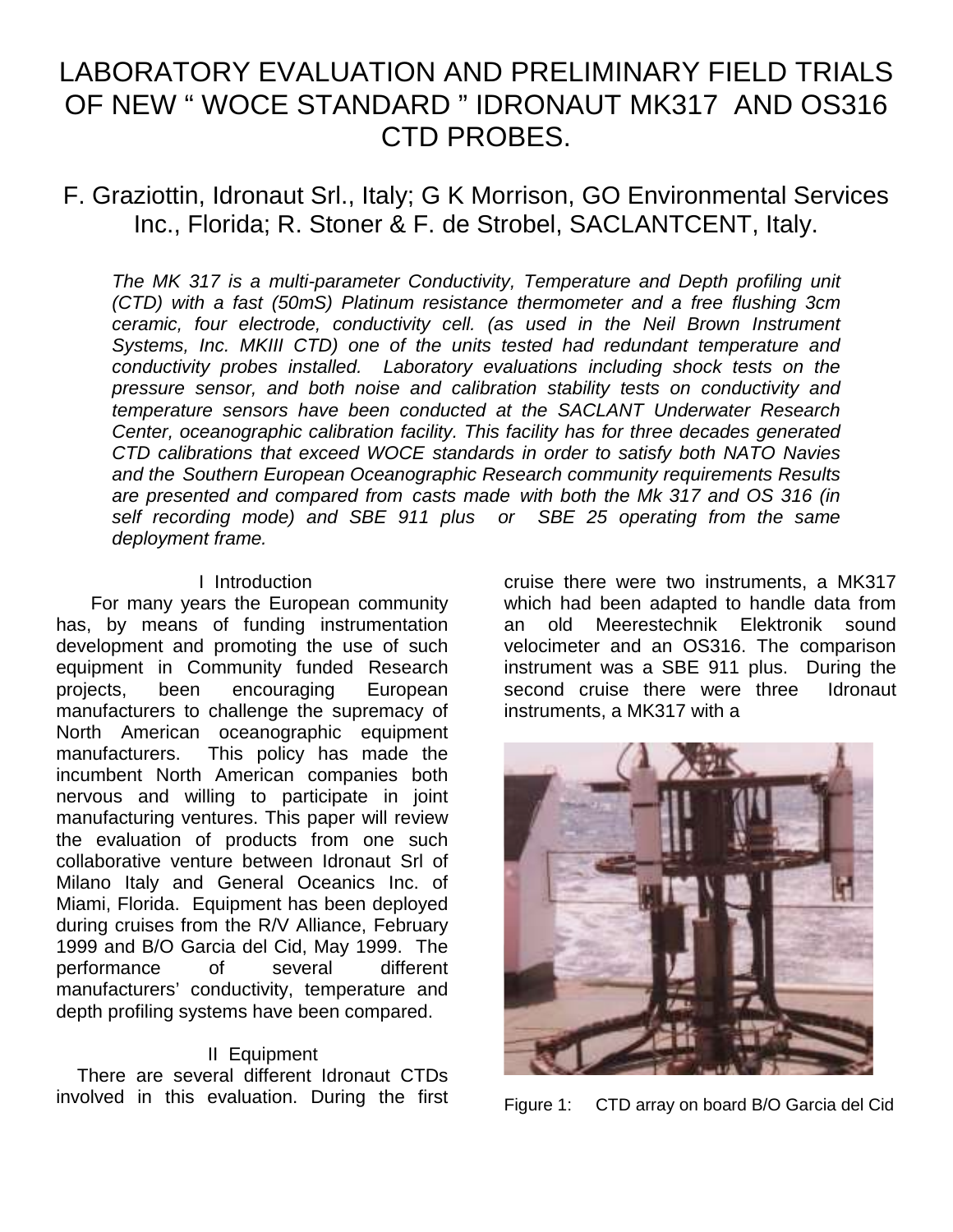single temperature and conductivity sensor, a 316 with dual temperature and conductivity sensors and a MK318 with three conductivity sensors and one temperature sensor. The comparison instruments were a MKIIIC and an SBE 25. The instruments that were evaluated are tabulated in Table 1.

| Instrument    | <b>Description</b>                |  |  |  |
|---------------|-----------------------------------|--|--|--|
| 911 plus      | <b>Standard model SeaBird CTD</b> |  |  |  |
| 316           | Idronaut internal recording       |  |  |  |
|               | <b>Environmental CTD</b>          |  |  |  |
| 317sv         | Idronaut internal recording CTD,  |  |  |  |
|               | with GO MKIIIC conductivity cell  |  |  |  |
|               | and a Pt100 thermometer,          |  |  |  |
|               | modified to accommodate ME        |  |  |  |
|               | Sound Velocimeter                 |  |  |  |
| <b>MKIIIC</b> | <b>Standard MKIIIC CTD</b>        |  |  |  |
| <b>SBE 25</b> | Standard internal recording SBE   |  |  |  |
|               | Model 25 CTD                      |  |  |  |
| 317           | Idronaut internal recording CTD   |  |  |  |
|               | with two GO MKIIIC conductivity   |  |  |  |
|               | cells and two Pt100               |  |  |  |
|               | thermometers                      |  |  |  |
| 318           | Idronaut internal recording CTD   |  |  |  |
|               | with three GO MKIIIC              |  |  |  |
|               | conductivity cells and one Pt100  |  |  |  |
|               | thermometer, unfortunately        |  |  |  |
|               | damaged prior to data collection  |  |  |  |
| 319           | Idronaut internal recording       |  |  |  |
|               | Environmental CTD modified to     |  |  |  |
|               | accommodate dual conductivity     |  |  |  |
|               | and temperature sensors           |  |  |  |

On the second cruise a new MK 318 CTD with three conductivity sensors was physically damaged, beyond repair, without collecting any data.

All raw data collected have been presented unprocessed with the exception of the SeaBird data which has been processed according to the recommendation of SeaBird. See APPENDIX A for a description of the

processing applied to the SeaBird instruments' data sets.

# III Laboratory tests Prior to the January cruise the CTDs were subjected to a routine calibration and also a



Figure 2 Thermal shock response

thermal shock test on the pressure transducers. The results of the thermal shock tests are presented as figure 2. The MK317 evaluated had an amplitude response that was initially greater than that of the 911 but the recovery time of the MK317 was less than 1,500 seconds compared to the 911 which was still not fully recovered after 7,000 seconds. The observed amplitude responses were equivalent to  $\pm$  1.2 decibar and 0.75 decibar for the MK317 and 911+ respectively. The apparent poor resolution of the 317 pressure sensor is a function of the data having been truncated at 0.1 decibar with a full scale of 1,000 decibar. The actual resolution of the instrument is 16 bit or 0.1 in 7,000.

Attempts at examining the noise and stability of sensors in the laboratory calibration tanks were inconclusive as the noise levels of the sensors were less than the noise created during the cycling of the baths. The authors have therefore attempted to compare the temperature and salinity signals during an actual cast. Figures 3 and 4 are graphic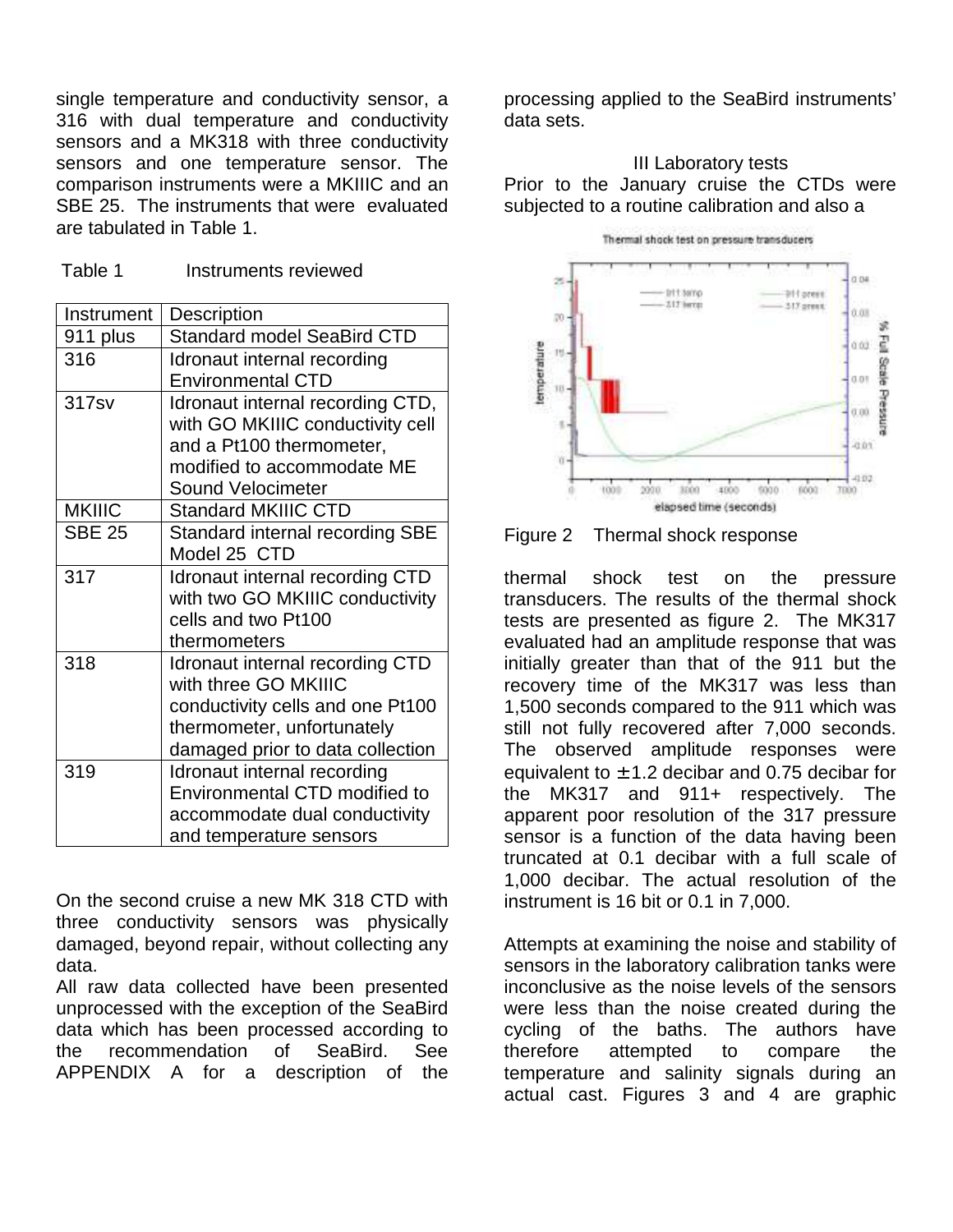presentations of temperature and salinity over a 100 meter section of ocean.. The Idronaut two headed environmental probe, model 319, has noise equivalent to it's digitizing increment of 0.001 degrees, four of the sensors agree to within ±0.005 degrees over the 100 meter section plotted the fifth sensor is displaced by about 35 milli-degrees but has the identical form of the other sensors.



Figure 3 Temperature noise comparison

A comparison of salinity sensor performance was inferred from the salinity plot for the same section of the water column. Figure 4 illustrates the same digitizing noise in the



Figure 4 Salinity noise comparison model 319 salinity sensors that was apparent

in the temperature signals. The 319, MKIIIC and SBE 25 exhibit almost no evidence of,

time constant mismatch, generated "salinity spiking" the excursions in the salinity profile of the 317 at 730 and 780 meters are however almost certainly generated by this phenomenon. A procedure will need to be developed to correct this problem.

### IV Field results from R/V Alliance

The first two stations were conducted from the R/V Alliance on each of the two casts two water samples were taken and later analysed Tables 2 and 3 show the result of these calibration checks. Cast 1 intercompared a 316 and the 911 and cast 4 the second data set presented intercompared the 317sv and the 911.

Table 2 Water bottle comparison at Lerici #1

| Instrument | Salinity | Pressure | Salinity   |
|------------|----------|----------|------------|
|            | psu      | decibars | difference |
| Bottle 1   | 38.524   | 964      |            |
| Bottle 2   | 38.524   | 964      |            |
| 911        | 38.520   | 964      | $-0.004$   |
| 316        | 38.526   | 964      | $+0.002$   |

Figures 5, 6, and 7 show the inter-comparison of temperature, salinity and oxygen respectively.



Figure 5 Temperature comparison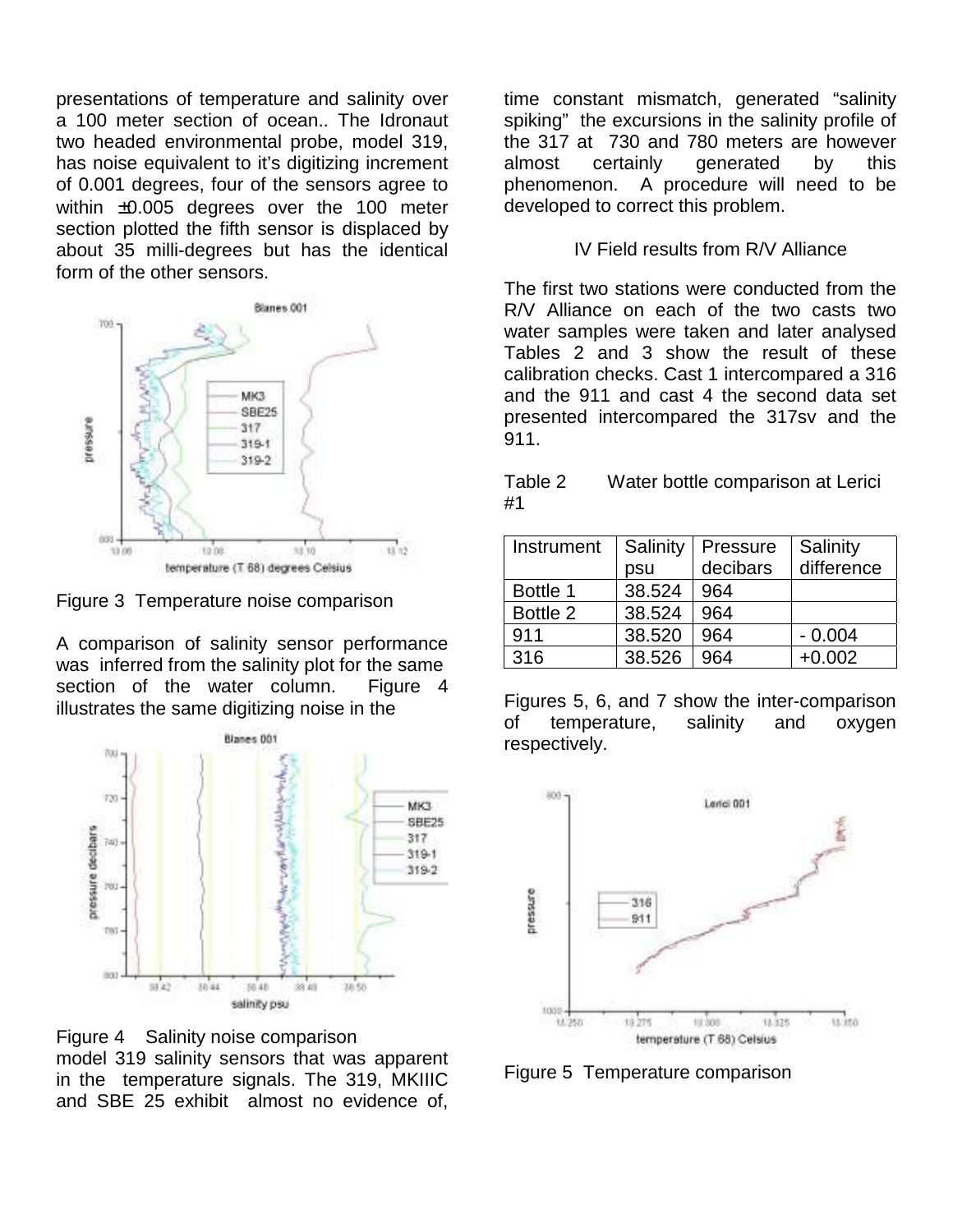The temperature traces of the two probes are intertwined and show neither significant offsets nor gradients. Figure 6 is the equivalent presentation for salinity, the bottle data has already shown us that the instruments are in good absolute agreement.



Figure 6 Deep salinity inter-comparison

It is interesting to note that there is a lot more noise or maybe structure in the 911 signal than is apparent in the 316 signal. There is an offset which the bottle data has shown to be of the order of 0.006 psu. Figure 7 shows the differences in measured dissolved Oxygen displayed as percent of saturation.



Figure 7 Differences in percent saturation of dissolved Oxygen.

The Oxygen data displays both an offset and a marked pressure dependence both of which may be readily corrected with data from a Winkler titration.

The second R/V Alliance station is described by Figures 8, 9 and 10 and the water bottle comparison is outlined in table 3 below.

Table 3 Water bottle comparison at Lerici #4

| Instrument | Salinity | Pressure        | Salinity   |
|------------|----------|-----------------|------------|
|            | psu      | <b>Decibars</b> | difference |
| Bottle 1   | 38.573   | 608             | $+0.001$   |
| Bottle 2   | 38.571   | 608             | $-0.001$   |
| 911        | 38.578   | 608             | $+0.006$   |
| 317sv      | 38.577   | 608             | $+0.005$   |

Table 3 clearly illustrates that the salinity measurements are consistent and repeatable between the two instruments that are being compared, at least in the upper 1,000 meters of the water column.



Figure 8 Temperature comparison Lerici #4

There is a small offset between the two temperatures of the order of 0.006 degrees, it appears to be uniform over the pressure range that was measured. Figure 9 illustrates the difference between salinities as measured by the two instruments.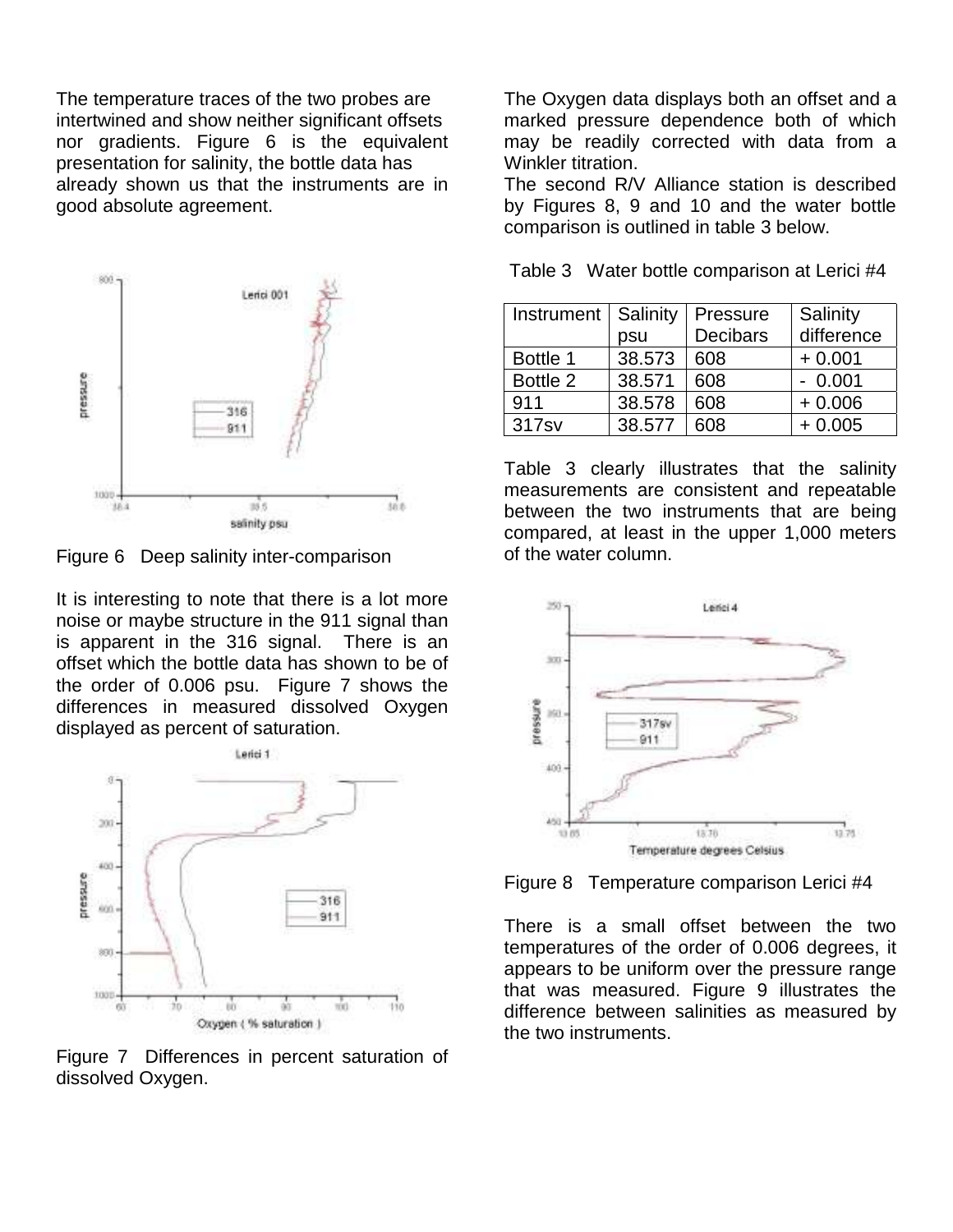The salinity indicated by the 911, Figure 9, appears to be about .002 to .003 psu higher than that measured by the 317sv.



Figure 9 Salinity comparison Lerici #4

The calculated sound velocities, Figure 10, from both the 911 and the 317sv are indistinguishable from one another, and the value measured by the Merestechnik Elektronik probe differs only by a few tenths of



Figure 10 Sound velocity comparison

a meter per second from their common value. There is also a little more noise associated with the direct measured value.

V Field results from B/O Garcia del Cid

In May 1999 during a short cruise from Barcelona to the Blanes canyon we had a second opportunity to inter-compare Idronaut and other manufacturers CTDs. Figures 11, 12, 13 and 14 illustrate the results from this second cruise.



Figure 11 Temperature comparison Blanes #1

MKIIIC and Idronaut temperatures are grouped to the left of the graph with a total scatter of  $\pm$ 0.005 degrees. The SBE 25 temperatures are offset by 35 milli degrees. The form of all of the profiles is however very similar except that the digitizer noise is noticeable in the 319 data.



Figure 12 Salinity comparison Blanes #1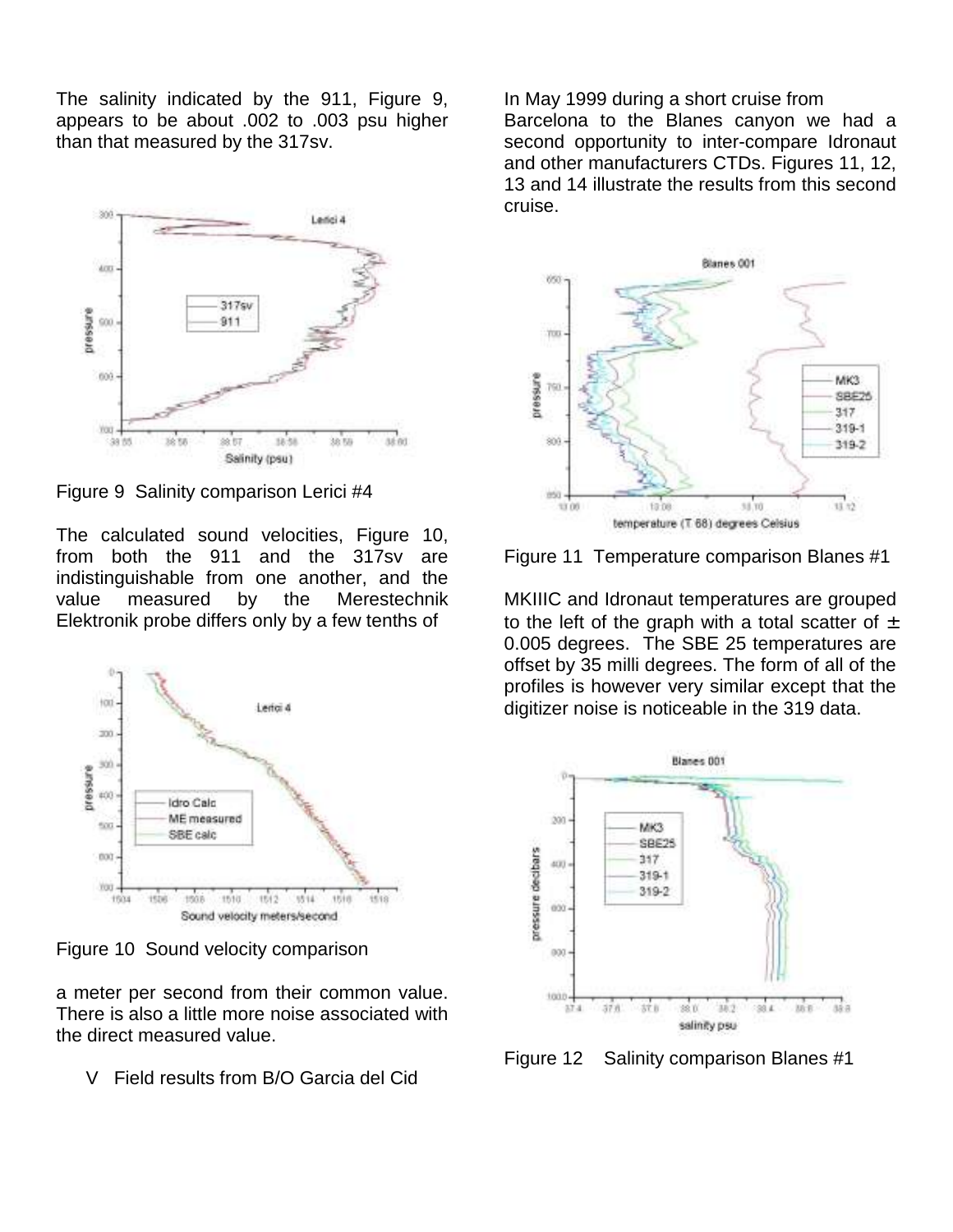With the exception of the MKIIIC and SBE 25 all of the traces in Figure 12 are parallel with a fixed offset from top to bottom. Careful calibration against water bottles would make all of the profiles useful.



Figure 13 Temperature comparison Blanes #2

The curves from Figure 13 indicate that the SBE 25 temperature may have a significantly greater offset at depth than at the surface, this is probably the reason for the observed differences in the previous station's salinity offsets.



Figure 14 Salinity comparison Blanes #2

As in the first Blanes station the MKIIIC and SBE25 salinity signals appear to diverge with increasing depth the other traces are again parallel.

#### VI Conclusions

It is of course extremely unfortunate that one of the instruments that was to have been evaluated was inadvertently destroyed prior to producing any usable field data. It would have been very interesting to have inter-compared the new 24 bit Idronaut Mk 318 and the traditional MKIIIC and SBE 911.

The balance of the data collected has held few surprises. The 316 and 319 CTDs from Idronaut that are designed for environmental applications rather than oceanographic use have shown their limitation with digitizer noise at the 0.001 level. Their Pt100 thermometers and robust conductivity cells have certainly performed well providing correctable performance across the entire pressure field measured. It would be interesting to repeat the experiment with rigorous water sampling to compute both salinities and dissolved oxygen values. The MK317 sensors have compared favorably with the reference instruments in both of the field trials and also in the laboratory tests.

## VII Acknowledgements

The authors are very pleased to acknowledge theOfficers and crew of both the R/V Alliance and the B/O Garcia del Cid without whose expertise and cooperation the project would not have been possible. We also would like to recognize Dr Jose Ignacio Diaz and Mr Mario Manriques of the Institut de Ciencias del Mar of Barcelona, Spain and their technical team onboard of the Garcia del Cid.

# APPENDIX A

The following is copied verbatim from a SeaBird Electronics Inc. 911 plus manual, these instructions were followed carefully in processing the 911 data. [Capitalized names are programs that are run on the data as described.]